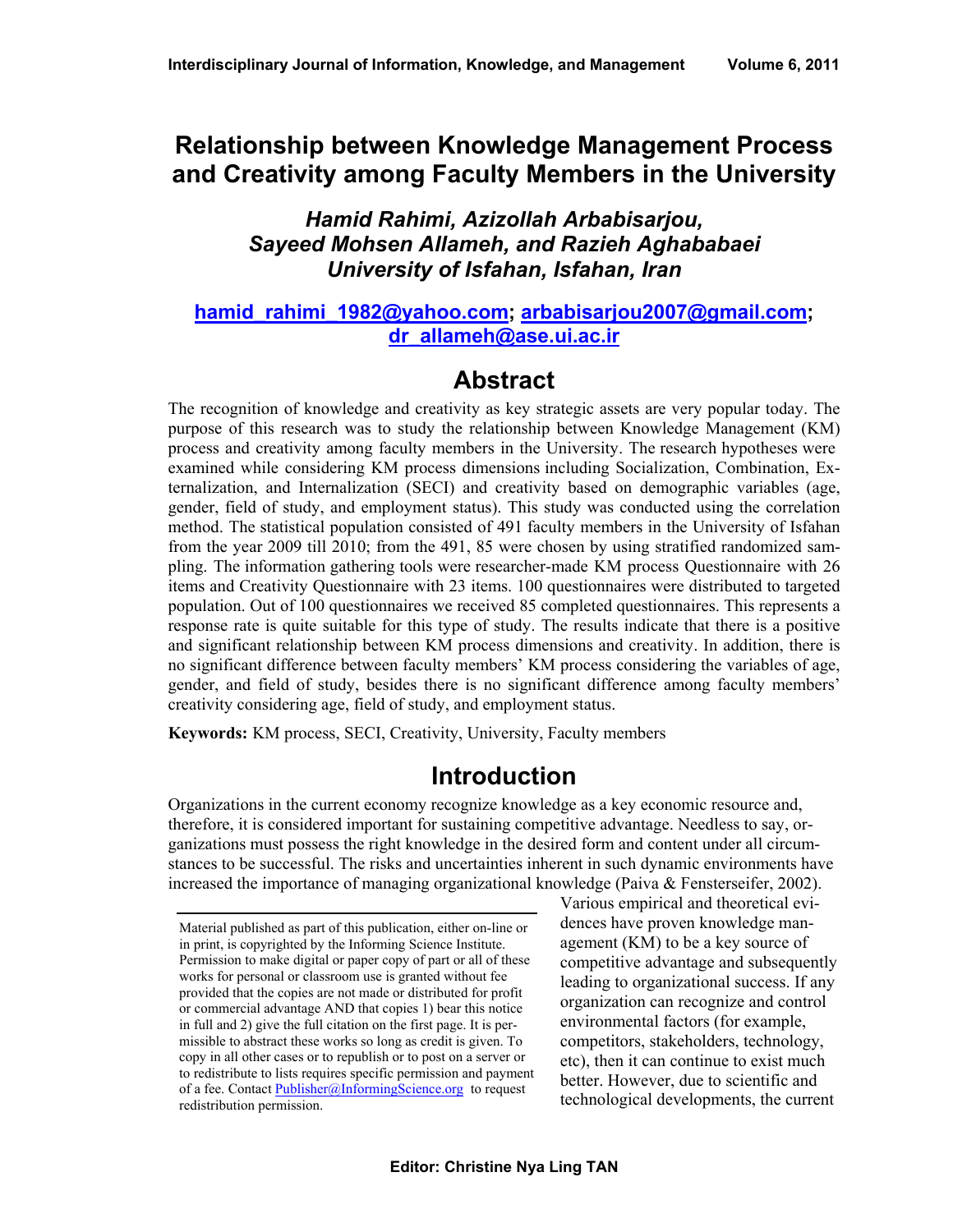organizational environment is more unstable and sophisticated, and the survival of the organization is threatened. In these circumstances, the organization is successful in improving and enhancing backgrounds of organizational  $\&$  individual growth, motivation, and creativity, whilst gaining knowledge, maintaining its life. This paper firstly presents a recapitulation of the definitions of KM & creativity, followed by a description of some issues in KM & creativity. It then provides an extensive review of the literature in order to identify a list of KM & creativity outcomes. Based on the review, key dimensions or categories of KM are proposed and discussed. Following this, the paper presents the results of studies conducted to explore and examine the proposed outcomes. Finally, the paper culminates with a discussion on the research findings and suggestions for future research work.

### **Literature Review**

#### *KM Process*

It is said that the concept of KM emerged from the concept of the learning organization. The concept of the learning organization was first introduced by Peter Senge (1995) through his work titled the *Fifth Discipline*. His work not only had great influence on KM, it also created a new paradigm for organization management theory (Cullen, 2001). However, recent survey evidences have shown that, while many organizations are claiming to have implemented KM, not many of them are considered to be successful in their KM efforts. Although KM has been acknowledged to improve organizational performance, there are no well-developed performance measures within the organizations surveyed to assess the value of their knowledge assets (Longbottom  $\&$  Chourides, 2001). KM implementation is an investment that needs resources and it requires efforts to measure its results. Without measurable success, enthusiasm and support for KM is unlikely to continue (Ranjit, 2004).



Fig.1: knowledge management process Zhao & Bryar 2001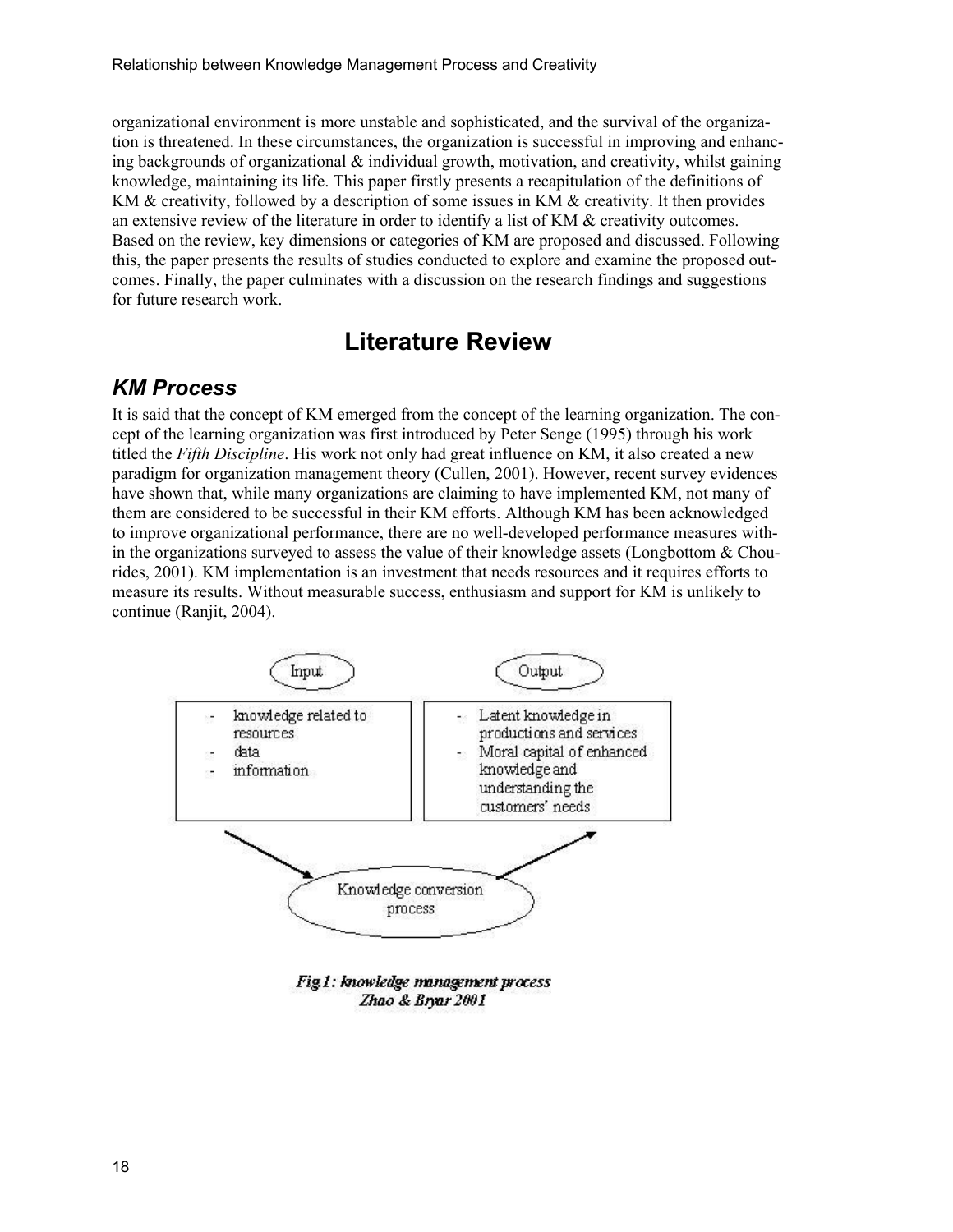KM involves various issues in the world of management, and this attitude is due to the transforming and moving of economic and productive systems to knowledge-based communities. In this attitude, knowledge is considered as an asset along with other resources such as land, occupation, and capital (Nonaka, 2006). KM process should be considered as an integrated management design, which focuses on strategic goals, follows the business processes, and applies the information technology. KM is related to a view advancing the organization goals by exploring and enhancing the asset of an organization, i.e., knowledge. The knowledge that is managed includes both explicit and tacit (mental knowledge of people) (Davenport, 1998). Functional process of KM process can be considered as a cycle of input-output as any other system, as shown in Figure 1. The process clearly indicates that knowledge management takes information, knowledge, and people as its basic inputs, and applied knowledge and intellectual capital as its desired outputs. KM emphasizes knowledge creation, transfer and embedding to serve different organizational purposes.

KM tries to gather, form, maintain, and distribute knowledge. Effective KM requires a continuous knowledge conversion process. Nonaka (2006) divides the KM process into four modes.

- a) Socialization (tacit to tacit): the first phase of the KM process is sharing and distributing the ideas and the interaction of tacit knowledge with tacit knowledge. It is the same event that occurs during the dynamics of effective teams or between colleagues with common ideas. In this phase, the members discuss about what is more important and use the others' thoughts. The socialization is also known as converting new knowledge through shared experiences. Organizations gain new knowledge from outside their boundaries such as interacting with customers, suppliers and stack holders. This occurs in traditional environments where the son learns the technique of wood craft from his father by working with him (rather than from reading from books or manuals).
- b) Externalization (tacit to explicit): This process focuses on [tacit](http://www.allkm.com/km-basics/tacit-knowledge.php) to [explicit knowledge](http://www.allkm.com/km-basics/explicit-knowledge.php) linking. Externalization requires the expression of [tacit knowledge](http://www.cyberartsweb.org/cpace/ht/thonglipfei/tacit_explicit.html#tacit) and its translation into comprehensible forms that can be understood by others. In a team climate, metaphors and allegories assist the individuals to externalize their own tacit knowledge (personal experiences, ideas, beliefs, and so on) and imagine a clear picture of others' ideas. It helps in creating new knowledge as tacit knowledge comes out of its boundary and becomes collective group knowledge. In this process we can say that knowledge is crystallized. The process of externalization is often driven by metaphor analogy and models. Quality circles are formed in manufacturing sectors where workmen put their learning and experience they have had to improve or solve the process related problems.
- c) Combination: Here, the explicit knowledge, in the form of different collections of knowledge, already exchanged, distributed, and documented or discussed during meetings and sessions, is processed and categorized in order to create new knowledge. It is easily documented and distributed, when the knowledge is explicit and evident.
- d) Internalization (explicit to tacit): Internalization involves the process of converting the explicit knowledge to tacit knowledge. Internalizing these ideas is effective in creating an understanding and developing a learning culture (learning through action). When this tacit knowledge is read or practiced by individuals then it broadens the learning spiral of knowledge creation. The organization tries to innovate or learn when this new knowledge is shared in socialization process. Organizations provide training programs for their employees at different stages of their working with the company. By reading these training manuals and documents employees internalize the tacit knowledge and try to create new knowledge after the internalization process.

Socialization is converting tacit knowledge to tacit knowledge by face-to-face communication or shared experience. Externalization is converting the tacit knowledge to explicit knowledge by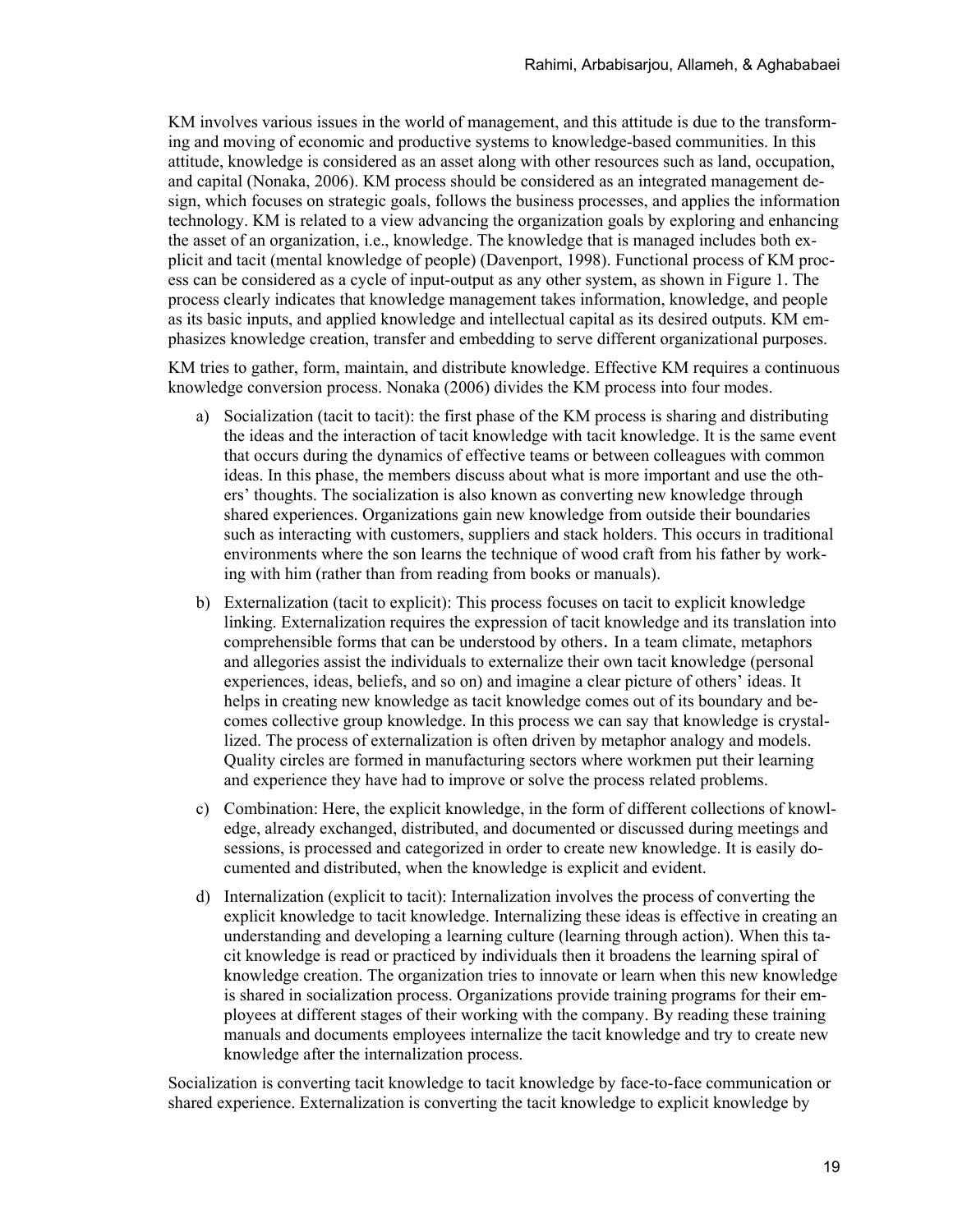developing concepts to embed the combined tacit knowledge. Internalization is converting the explicit knowledge to tacit knowledge and Combination is converting the explicit knowledge to explicit knowledge. These conversion processes are interacting in the spiral of knowledge creation.

Techniques to support creativity are software tools based on KM, including artificial intelligence models, idea processing, and information systems. These tools are used with the aim of creativity generation and promotion. KM can help to promote creativity and can be seen as the application to produce new knowledge, thus for our purpose, we argue that the KM is the basic activity for creativity.

### *Creativity*

Creating, from a psychological point of view, refers to the production of something unique from other things. In other words, creation means reducing or enhancing a phenomenon and transforming and combining it with other phenomena, objects, or things. Creativity refers to the phenomenon whereby a person creates something new (a product, a solution, a work of art, etc.) that has some kind of value (Pir Khaaefi, 1999).Theoreticians such as Guilford (1989) believe that creativity is the tendency to generate or recognize ideas, alternatives, or possibilities that may be useful in solving problems, communicating with others, and entertaining ourselves and others (Feldman, 1990).

Creativity is a desired behavior in the organization that is valued by the organization and may even be rewarded (Baer & Oldham, 2006). Creativity is identical to problem solving, which emerges in various artistic, scientific, and social forms (Aghaee Fishani, 1999). Weisberg (1986) proposes that creativity can be defined by the novel use of tools to solve problems or novel problem solving. In addition to this property, the element of helpfulness is important for creativity, because innovation without helpfulness would have no value. Therefore, it can be concluded from all viewpoints that creativity means to produce a unique and new phenomenon that resulted in solving scientific, industrial, and social issues. Creativity is the bringing into being of something which did not exist before, either as a product, a process or a thought.

### *Relationship between KM Process and Creativity*

KM seems to be a critical factor in the success of any organization. Successful organizations have the capacity to absorb creativity into the organization and management processes. The basic elements of KM (socialization, internalization, combination, & externalization) influence creativity in an organization. As knowledge organizations, institutions of higher education focus their major activities on learning, creating, and publishing knowledge. Universities as educational institutes are devoted to major knowledge activities. Therefore, it is necessary to highlight the place of KM in the higher education system and then use the theory of KM to find a trend to coordinate activities related to the processes of conversion and production of knowledge and thereby demonstrate the value of mental capitals for active and continuous existence in society (Rowely, 2000). That knowledge is a key component of all forms of creativity and is a widely accepted principle of modern innovation management (Chapman & Magnusson, 2006). Knowledge is more and more regarded as a vital asset and the main source of the competitive advantage of a university. There is no simple, generally accepted definition of knowledge. The epistemology has also changed from a monist view to the pluralist one. Knowledge is different from data and information, but related to both of them. Unlike data and information, knowledge emerges from human interpretations and their complex interactions (Stacey, 2000). Organizational knowledge creation can be viewed as an upward spiral process from the individual level to the collective group level, and then to the organizational level, sometimes to the interorganizational level. Creativity is at the base of problem solving.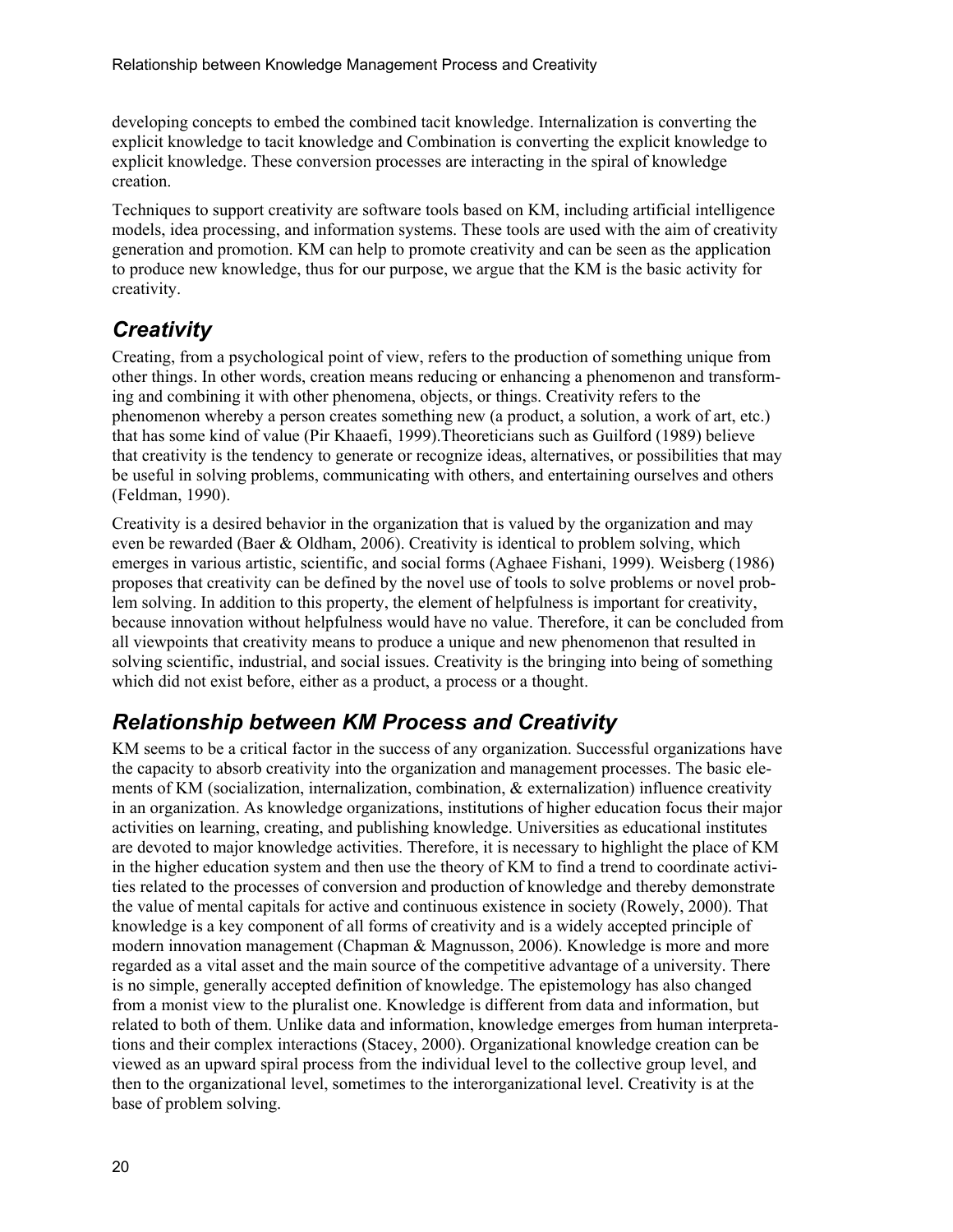For creativity to occur, knowledge must not just be shared, but also be used and recombined. Sometimes, the distinctions between knowledge creation and usage seem to be especially obscure, when facing complex systems such as creativity.

Creativity is a result of the combination of existing knowledge and new knowledge (Kogut  $\&$ Zander, 1992). The recombination of new and existing knowledge relies heavily on knowledge creation and use. In the next generation of KM, the importance of knowledge creation and usage has been substantially argued for value creation, and they become crucial factors in the creativity process. Placing knowledge creation and knowledge usage in the meta-model of KM for creativity is based on the following considerations:

- The creation/usage is two activities so closely related that one can not present without the other.

- In the creativity process, the two activities reciprocally function as cause and effect, which form a spiral creativity of knowledge.

-The natures of the two activities are different for creativity. For knowledge creation, the creativity of human beings and the heterogeneity, tacit and specialization of knowledge are keys for the novelty of creativity; for knowledge use, the harmony amongst users and the shared understanding, codifiability and diversity of knowledge are important for the success of creativity.

#### *Related & Similar Research*

In obtaining the results and summaries of performed studies in Iran and other countries about the creativity of faculty members and its relationship with major components of KM process, no research having the same subject with this study was found. So the abstracts of relatively the same studies are presented here.

Martins (2000) in his research titled "Relationship between organizational culture and creativity" found certain environmental circumstances, strategic approaches, the values and actions of top management, organizational structure, and technological cycles can be associated in the following ways with organizational cultures that support creativity:

- External environment (e.g., economy and competitiveness encourage continual changes in products, technology and customer preferences).
- Reaction to critical incidents outside and within the organization, which is reflected in the strategy (e.g., innovation strategy) of the organization.
- Managers' values and beliefs (e.g., free exchange of information, open questioning, supports for change and diversity of beliefs).
- The structure of the organization, which in turn allows management to reach organizational goals (e.g., flexible structure characterized by decentralization, shared decision making, low to moderate use of formal rules and regulations, broadly defined job responsibilities and flexible authority structure with fewer levels in the hierarchy).
- Technology, which includes knowledge of individuals and availability of facilities (e.g., computers, Internet) to support the creative process.

Gholy Zadeh (2005) in his study titled "The rate of KM process and organizational culture in the university" demonstrated that Internalization in the realm of KM process has the highest place in the university, and after that, in descending order, are Socialization, Externalization, and Combination. Also, the results showed that there is a significant relationship between the organizational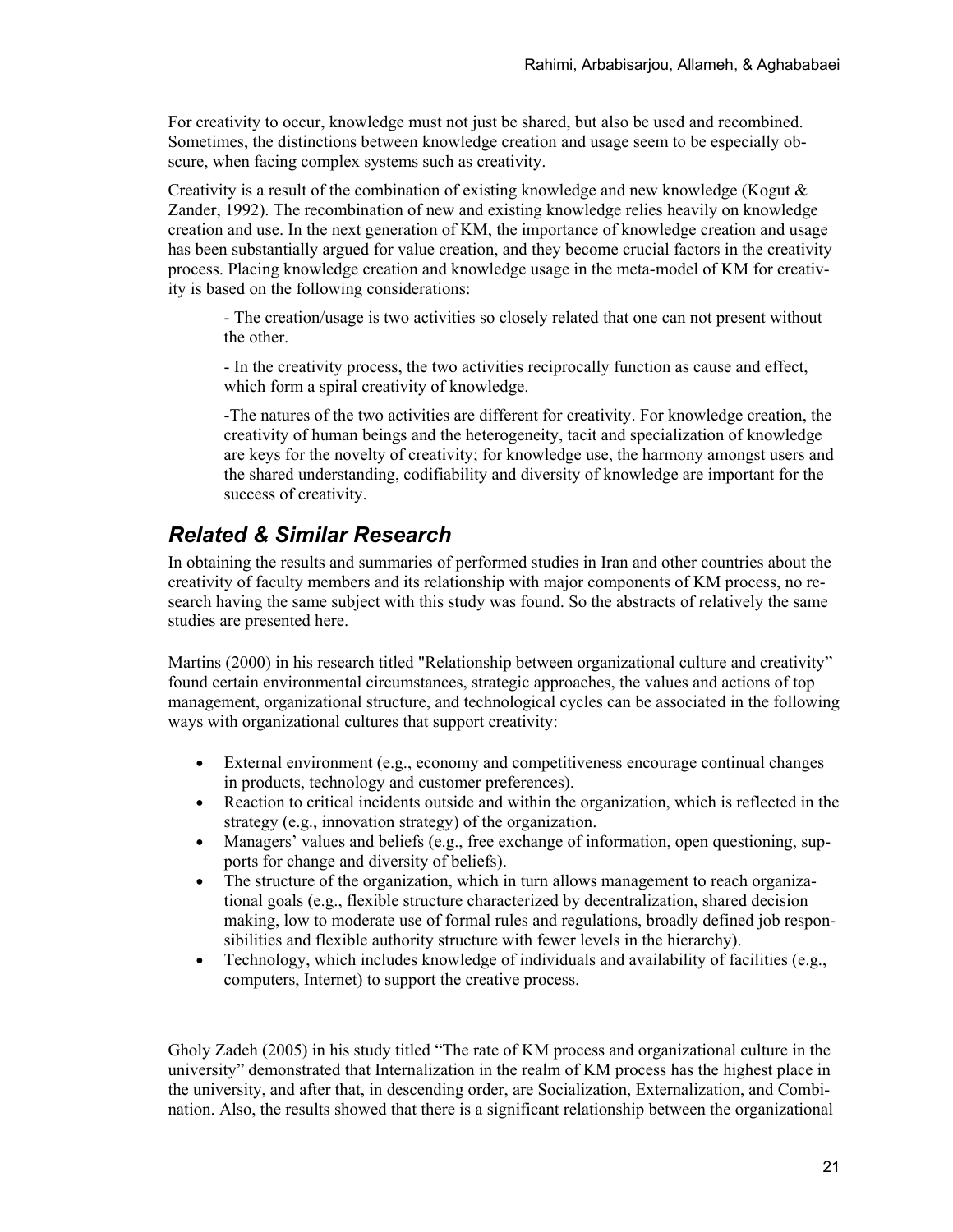culture and Internalization, Externalization, and Combination, whilst this relation is not significant with Socialization.

Halawi (2005) titled his doctoral thesis "KMS success in knowledge-based organizations. The purpose of Halawi's study was to develop a model to assess the success of KMS in knowledgebased organizations. The results showed that this model has the potential to be used in studying the future of KMS.

Hall (2005) wrote in a paper titled "KM in various periods: Exchanging explicit and tacit knowledge" found importance and the challenges of KM in the periods of vast changes. The main purpose of this research is to assess KM in the periods of vast changes in the organization by analyzing the effect of integrating the KM into services and hygiene agencies in Texas. The findings have both theoretical and operational applications in information technology, KM, and project management.

Research was performed by Kangas (2006) and presented in his doctoral thesis titled "The relationship between organizational culture and innovations in knowledge management". The finding showed that KM may be considered as an effective and strategic innovation in organizational culture, which may lead to long term success, expansion of values, and enhancement of competitive profits of organizations.

In his doctoral thesis titled "Implementing KM to support executive decision making in a joint military Environment," Ward (2006) presented a qualitative and quantitative methodology to analyze the data. The results showed that innovations in KM do not manage knowledge directly. Instead, innovations of knowledge management manage the internal and external environment of the organization to promote the distribution of knowledge in order to create new knowledge by effective delivery of knowledge to decision makers.

Relationships between job resources and creativity still show variability across studies and, therefore, researchers have called for research on person-context interactions (Shalley, Zhou, & Oldham, 2007). Numerous studies found a positive relationship between support for creativity and creativity, whereas other studies failed to support this relationship (Shalley et al., 2004). Results from the two meta-analyses on creativity showed an overall positive relationship between support for creativity and creativity (Eder & Sawyer, 2007; Harrison, 2006).

Knowledge and information are both at the base of creativity. Very frequently we are not aware of how much do we know or how much we can create because of lack of motivation, time, or tools to guide us in practicing creativity. Scientific research is oriented towards the development of creativity as an educational process. Techniques to support creativity are software tools based on knowledge management. These tools are used with the aim of creativity generation and promotion, breaking prefixed schemes, stimulating imagination and, depending on the method, improving the environment in which the creative idea is produced. In the university (or in any other organization) it is important to incorporate staff creativity in the organization of processes and strategies.

### **Hypotheses**

H1: There is a significant relationship between KM and the creativity of the faculty members.

H2: There is a significant relationship between knowledge Socialization and the creativity of the faculty members.

H3: There is a significant relationship between knowledge Externalization and the creativity of the faculty members.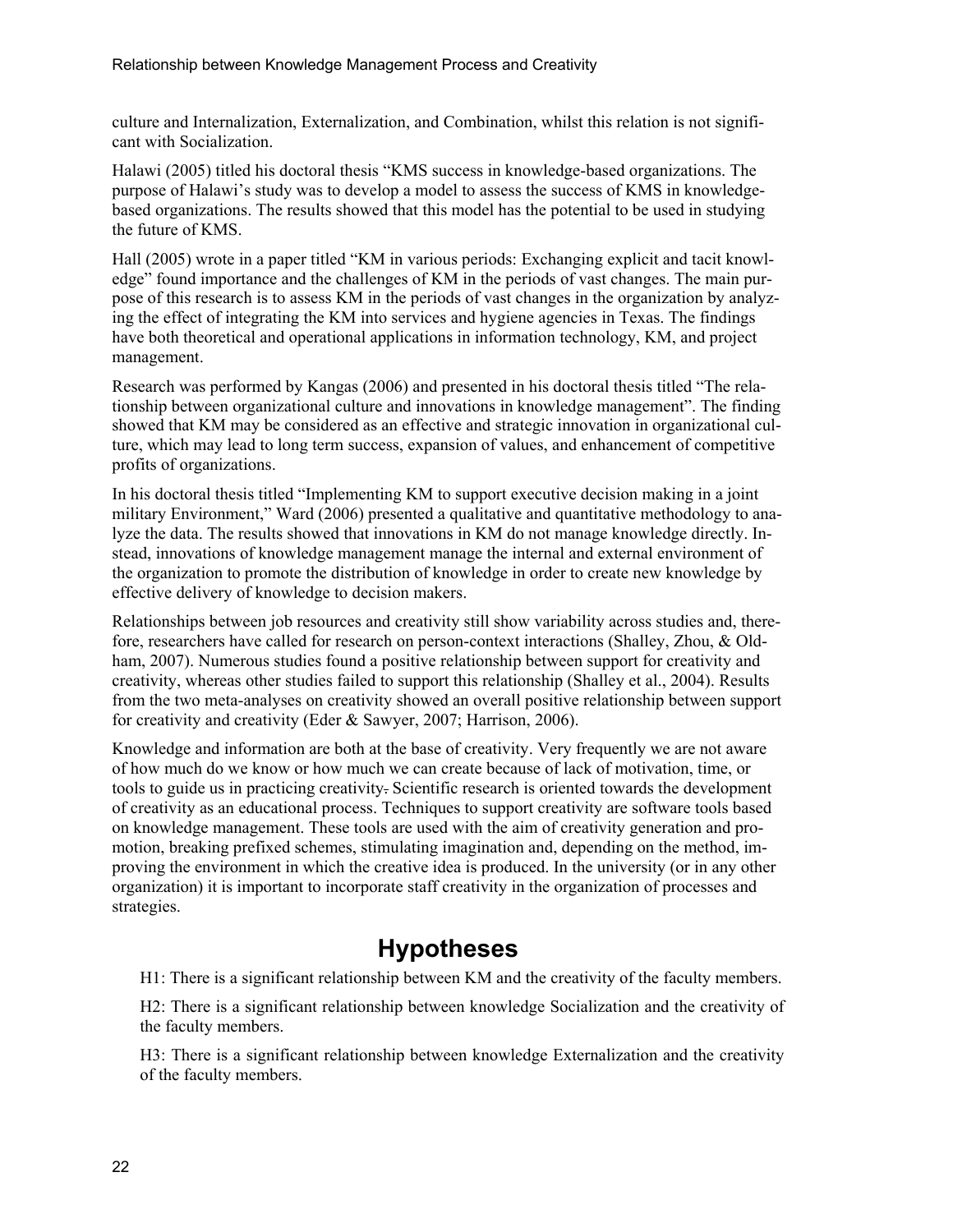H4: There is a significant relationship between knowledge Combination and the creativity of the faculty members.

H5: There is a significant relationship between knowledge Internalization and the creativity of the faculty members.

H6: There is a significant difference between KM process and creativity of faculty members in terms of demographic variables (age, gender, scientific degree, field of study, and employment status).

### **Methodology**

This study was conducted using the correlation method. Correlation research method is the ability to prove a positive or negative correlation between two subjects (Dellavar, 2007). The statistical population consists of 491 individuals from the faculty members of University of Isfahan. The sample was selected by stratified randomized sampling proportional to the volume of 85 respondents.

| College                      | population | sample |
|------------------------------|------------|--------|
| Education                    | 47         | 8      |
| Physical Education           | 15         | 3      |
| Foreign Languages            | 49         | 8      |
| Human Science                | 99         | 17     |
| Economic & Official Affaires | 78         | 14     |
| <b>Science Basic</b>         | 131        | 23     |
| Technical & Engineering      | 72         | 12     |
| Total                        | 491        | 85     |

Table 1: The sample of faculty members in the university

The tools for gathering data was a researcher-made questionnaire for KM process with 26 items and creativity inquiry with 23 items based on Likert five-point scale  $(5=$  strongly agree and  $1=$ strongly disagree) (A copy of the questionnaire is in the Appendix). In total, 100 questionnaires were circulated to targeted population. Out of 100 questionnaires we received 85 completed questionnaires. This response rate is quite suitable for this type of study. By using Alpha Cronbach coefficient, reliability coefficients were obtained equal to 0.92 for researcher made KM process and 0.95 for creativity. Also, both questionnaires were confirmed by 10 faculty members and 19 experts in the university in terms of nominal and content validity. The analysis of the data was performed in two levels of descriptive (frequency, percentage, average, and standard deviation) and inferential level (correlation coefficient, ANOVAs and t-test), using SPSS statistical software.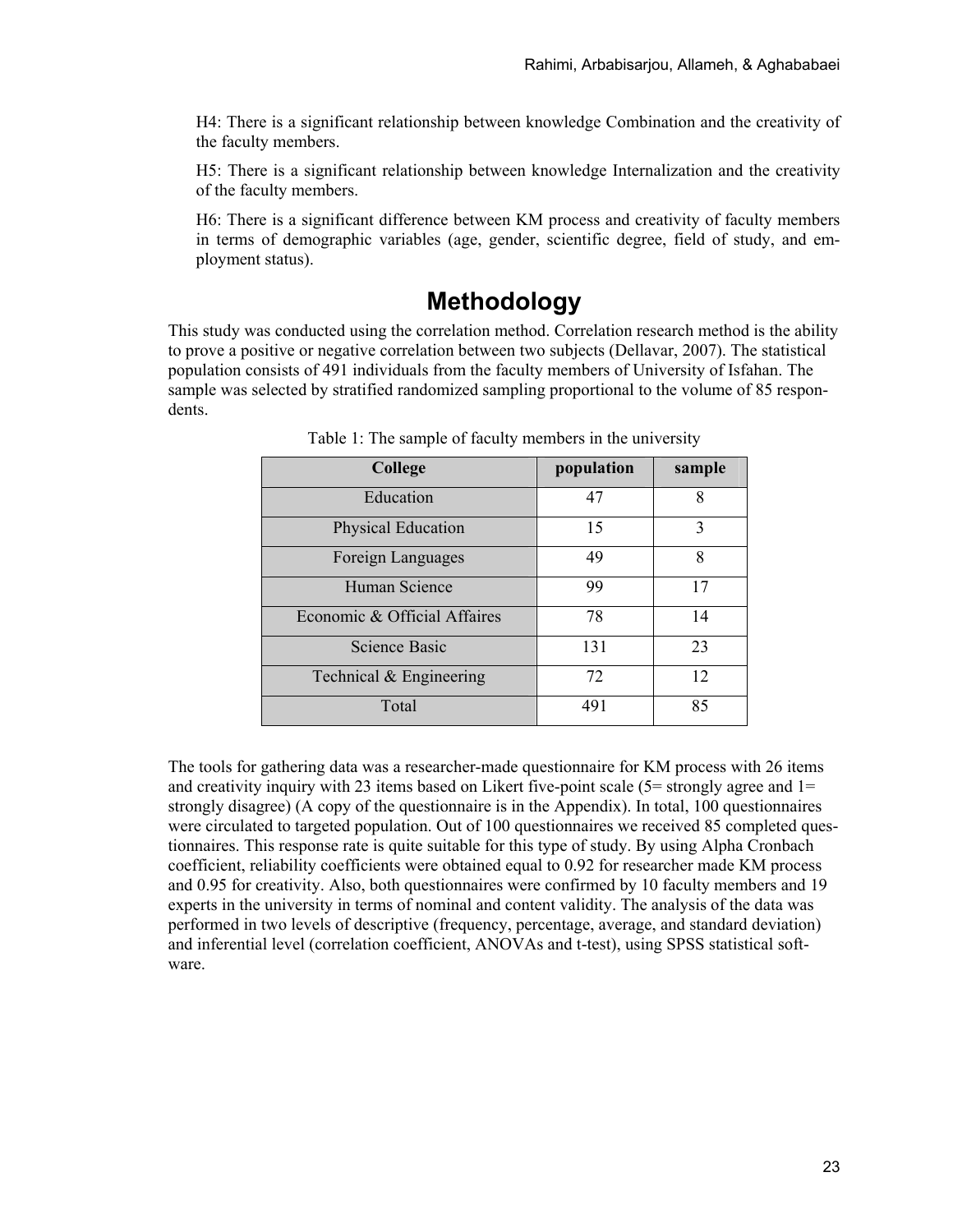## **Findings**

This section deals with the research findings, presented in Tables 2 through Table 5.

| hypotheses                                                  | variable                                    | frequency | $\mathbf{r}$ | Sig.  |
|-------------------------------------------------------------|---------------------------------------------|-----------|--------------|-------|
| HI                                                          | KM process and creativity                   | 85        | 0.34         | 0.001 |
| knowledge Socialization and<br>H <sub>2</sub><br>Creativity |                                             | 85        | 0.40         | 0.001 |
| H <sub>3</sub>                                              | knowledge Externalization<br>and Creativity | 85        | 0.65         | 0.014 |
| H4                                                          | knowledge Combination and<br>creativity     | 85        | 0.17         | 0.001 |
| H <sub>5</sub>                                              | knowledge Internalization<br>and Creativity | 85        | 0.70         | 0.001 |

Table 2: Results from correlation coefficient of components of KM process and creativity of the faculty members

Analysis of the results related to H1 indicated that correlation coefficient between the KM process and creativity of the faculty members was significant at the level of P≤ 0.05. The rate of relationship between two variables was  $r = 0.34$ , indicating an average and direct correlation between these two variables. Also, the determination coefficient showed that about 12% of variance of scores is related to the components of KM process.

Analysis of the results from H2 indicated that the correlation coefficient between the knowledge Socialization and the rate of creativity was significant at the level of P≤ 0.05. The rate of correlation between two variables was  $r = 0.40$ , indicating a linear correlation between these variables. Also, the determination coefficient showed that Knowledge Socialization and the rate of creativity share about 16% of variance of scores.

By analyzing of the results from H3 it became clear that there was a significant relationship between the knowledge externalization and the rate of creativity at the level of  $P \le 0.05$ . According to the output of Pierson's correlation coefficient test, the value for r was equal to 0.65. And it indicates that these two variables have an average and direct correlation. Also, the determination coefficient showed that these two variables share 42% of variance of scores.

According to the analysis of results from H4, the relationship between knowledge combination and the rate of Creativity is 0.17 at level of P≤ 0.05. Also, the determination coefficient showed that these two variables share 3% of variance of scores.

According to the analysis of results from the H5, the correlation coefficient between knowledge internalization and the rate of creativity is  $r = 0.70$  at level of P $\leq 0.05$ . So, there is a correlation between two variables. Also, the determination coefficient showed that these two variables share 49% of variance of scores. The condition of uncertainty of these parameters is unknown and nonmeasurable.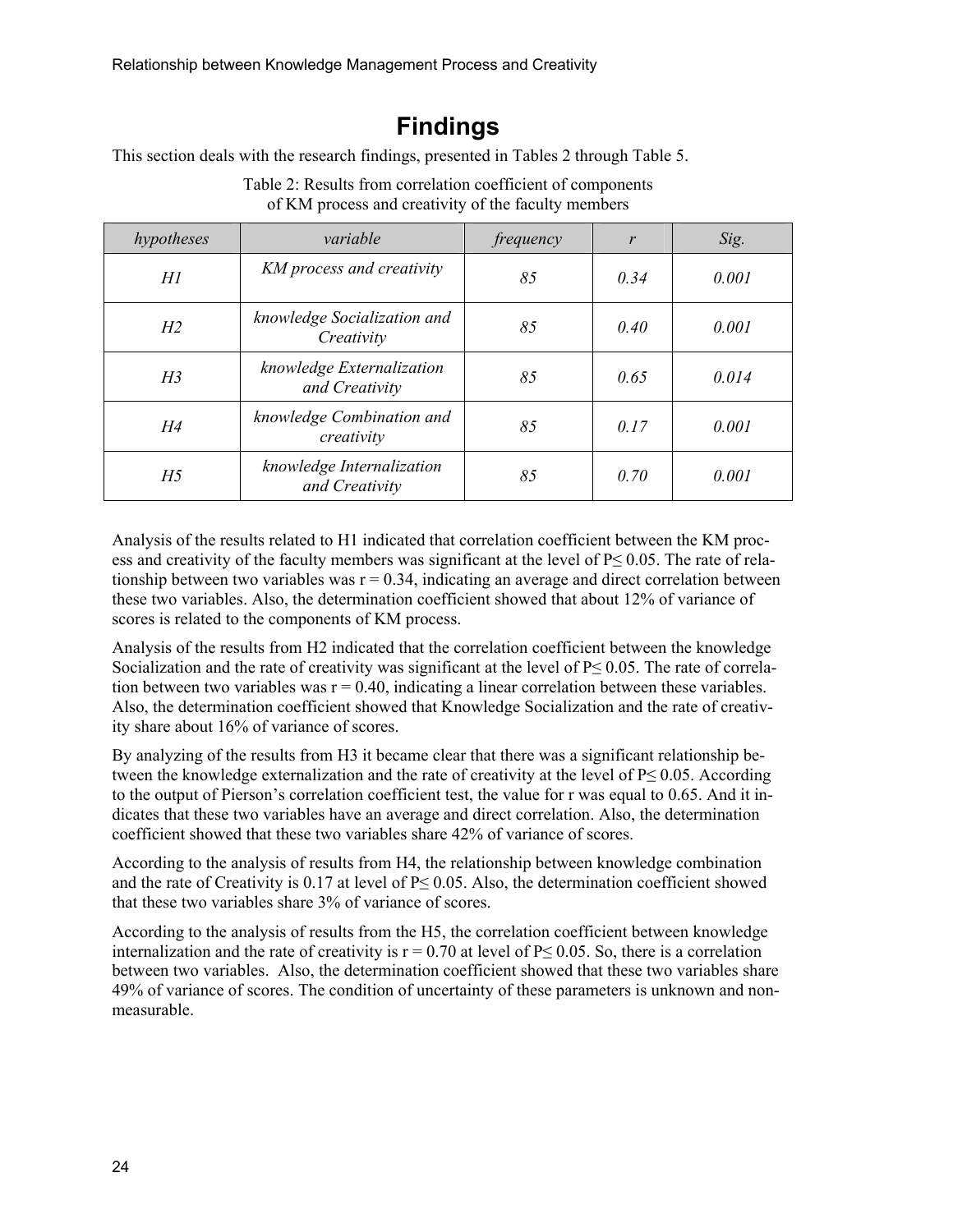| Model           | <i>Unstandardized</i><br>Coefficients |               | Standardized<br>Coefficients | $\boldsymbol{t}$ | sig  |
|-----------------|---------------------------------------|---------------|------------------------------|------------------|------|
|                 | $\overline{B}$                        | Std.<br>Error | <b>Beta</b>                  |                  |      |
| (Constant)      | 183.162                               | 24.546        | 0                            | 7.462            | .000 |
| socialization   | .091                                  | .406          | .020                         | .225             | .823 |
| externalization | $-.123$                               | .248          | $-.041$                      | $-496$           | .620 |
| combination     | $-.241$                               | .244          | $-.096$                      | $-988$           | .325 |
| internalization | $-.496$                               | .268          | $-.183$                      | $-1.854$         | .065 |

Table 3: Regression coefficient of KM process and the Creativity

The regression coefficient showed that internalization has an effective role in creativity. On the other hand by increasing internalization, the level of creativity would enhance.

|                | source            | Value label             | Code           | $\mathcal{N}$ |
|----------------|-------------------|-------------------------|----------------|---------------|
|                | Gender            | male                    | 1              | 55            |
|                |                   | female                  | $\overline{2}$ | 30            |
| H <sub>6</sub> | Employment        | temporary               | $\overline{I}$ | 22            |
|                | status            | formal                  | $\overline{2}$ | 63            |
|                | Scientific degree | assistant               | 1              | 42            |
|                |                   | Associate               | $\overline{2}$ | 28            |
|                |                   | professor               | $\mathfrak{Z}$ | 15            |
|                | Field of study    | Humanistic science      | $\overline{I}$ | 50            |
|                |                   | <b>Science</b>          | $\overline{2}$ | 23            |
|                |                   | Technical & engineering | $\mathfrak{Z}$ | 12            |
|                |                   |                         |                |               |

Table 4: The categorical variable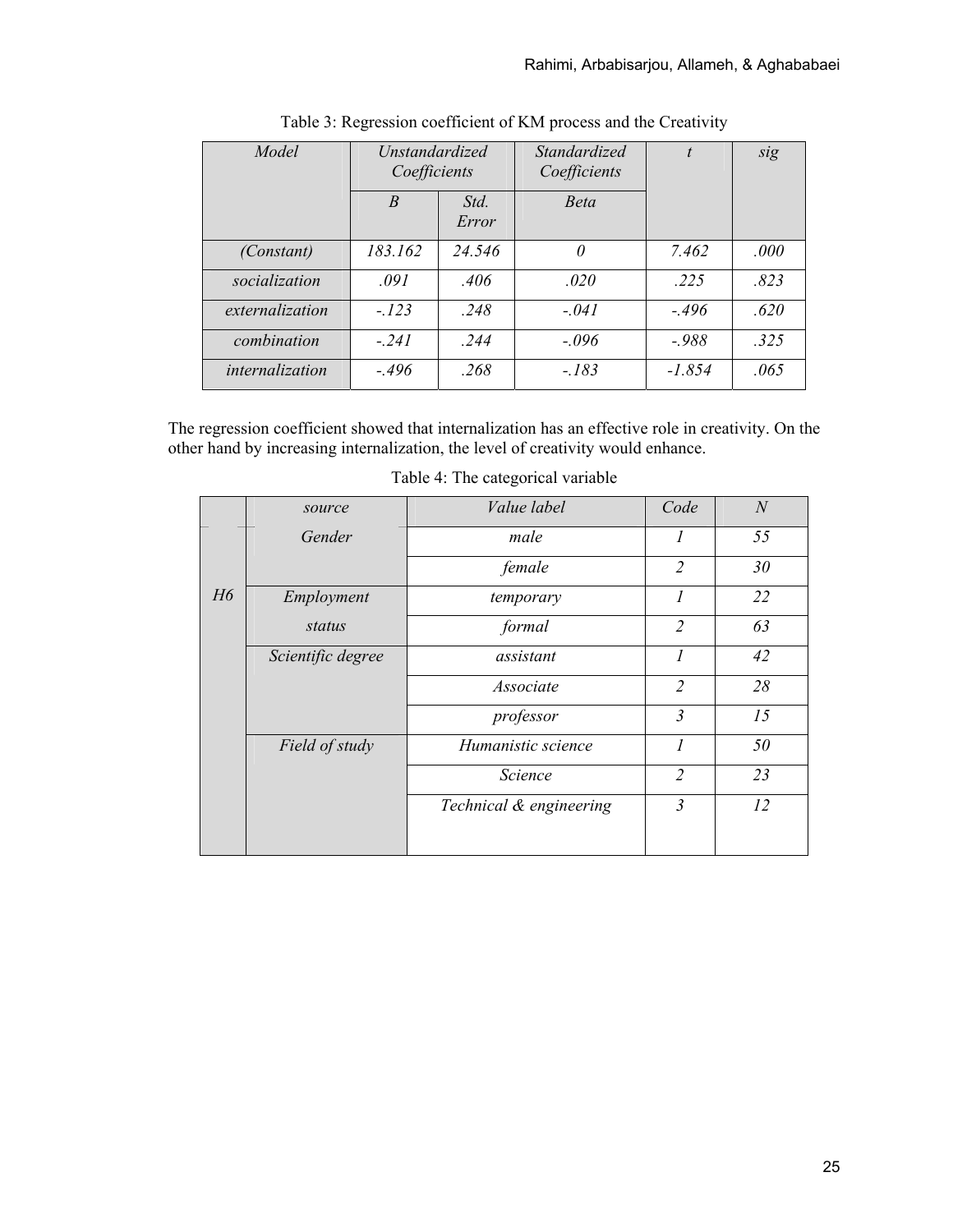| Source                   | Variable   | Mean square | df                          | $\overline{F}$ | Sig.  |
|--------------------------|------------|-------------|-----------------------------|----------------|-------|
| Regression model         | KM         | 833.695     | 13                          | 1.066          | .385  |
|                          | creativity | 995.311     | 13                          | 1.058          | .254  |
| constant                 | KM         | 923423.77   | $\mathcal{I}_{\mathcal{I}}$ | 1452.177       | .000  |
|                          | creativity | 1123654.45  | $\mathcal{I}$               | 1152.163       | .000  |
| Scientific degree        | KМ         | 200.285     | $\overline{2}$              | 2.78           | 0.037 |
|                          | creativity | 725.162     | $\overline{2}$              | 3.3            | 0.028 |
| gender                   | KM         | 463.11      | $\mathfrak{I}$              | 1.08           | 0.42  |
|                          | creativity | 395.56      | $\mathcal{I}_{\mathcal{I}}$ | 2.69           | 0.001 |
| <b>Employment status</b> | KM         | 1230.63     | $\mathfrak{I}$              | 3.07           | 0.017 |
|                          | creativity | 973.16      | $\mathcal{I}$               | 1.051          | 0.09  |
| Field of study           | KM         | 1520.51     | $\overline{2}$              | 2.1            | 0.17  |
|                          | creativity | 940.48      | 2                           | 1.3            | 0.081 |
| Error                    | KM         | 1436.49     | 79                          |                |       |
|                          | creativity | 1648        | 79                          |                |       |
| Total                    | KM         |             | 85                          |                |       |
|                          | creativity |             | 85                          |                |       |

Table 5: ANOVA of KM process and the Creativity of the members of faculty in terms of demographic variables.

Purpose of error (MSW): mean of within group error

According to the obtained results from H6, the observed F did not show positive and significant difference among the means of the components of the KM process in terms of age, gender, and the field of study ( $P \le 0.05$ ). In other words, KM process of faculty members was equal in terms of gender and field of study. The observed F showed a positive and significant different among the components of the process of KM process in terms of the faculty members in terms of scientific degree (instructor, assistant professor, associated professor, full professor) and employment status ( $P \leq 0.05$ ).

The observed F did not show significant difference among the means of the rate of creativity in terms of field of study and employment status ( $P \le 0.05$  in the university faculty members). In other words, the rate of creativity of the faculty members was equal in terms of field of study and employment status. According to the results, the observed F showed a significant difference among the means of the rate of creativity among faculty members in terms of scientific degree and gender ( $P \le 0.05$ ) in the university faculty members. In other words, the rate of creativity of the faculty members was not equal to their scientific degree. As the result showed that field of study and employment status are not considered important factors in the rate of creativity of the faculty members.

### **Discussion**

The analysis of results from the first hypothesis showed that the correlation coefficient was significant between the socialization of knowledge and the rate of creativity at P≤ 0.05. The rate of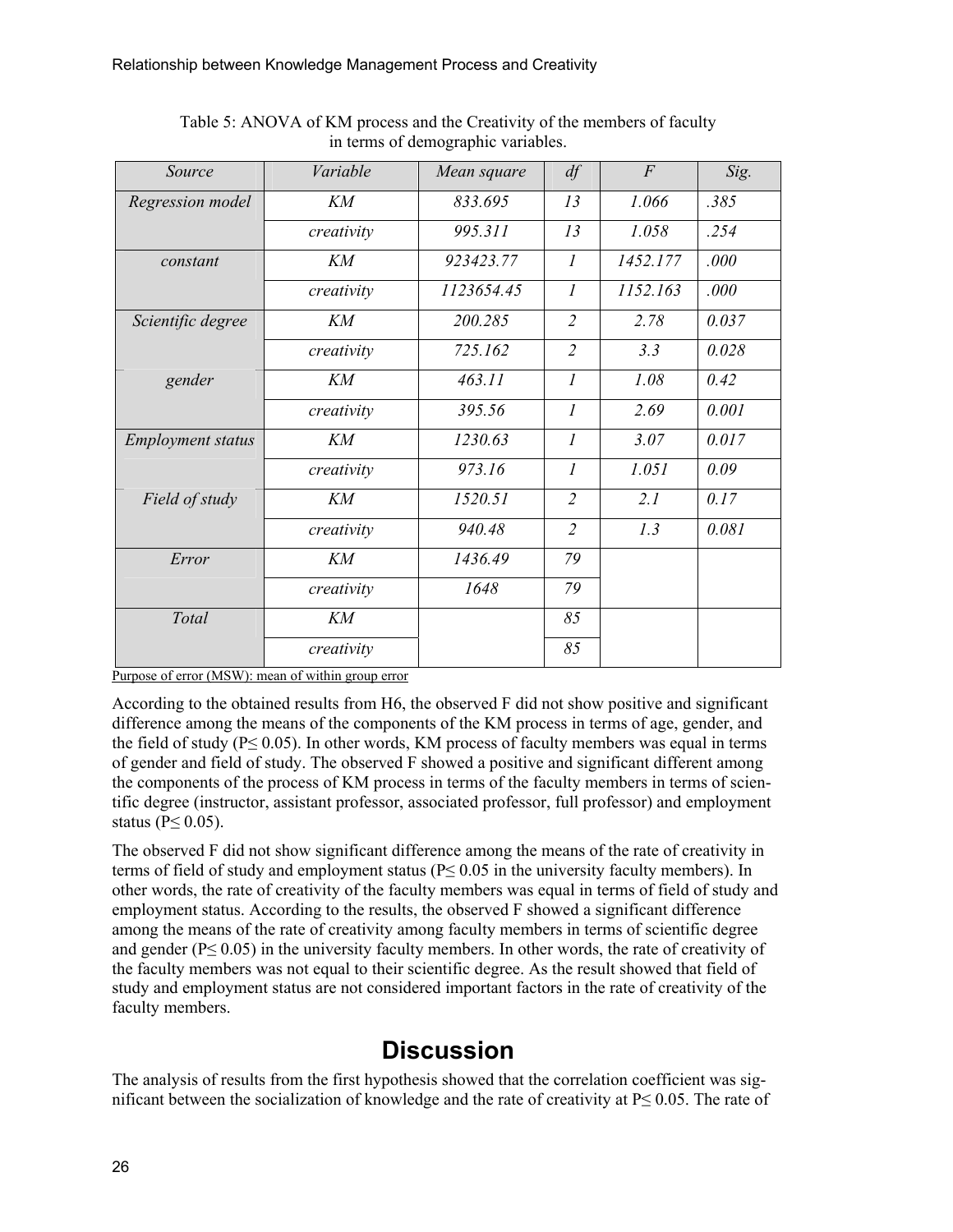correlation between two variables was equal to  $r = 0.40$ , indicating the linear correlation between these two variables. The determination coefficient also showed that 16% of variance of scores was common among the socialization of knowledge and the rate of creativity. The faculty members try to understand others' thoughts and personal information, the internal networks of organizations are used to exchange the professional information and data, and always a written summary of experiences and learnt points are proposed to the managers and administrators. The members exchange their personal and professional experiences both in team projects and across the independent research teams with each others.

The analysis of results from the second hypothesis showed that there was a significant relationship between the variables of externalization and the rate of creativity (P≤ 0.05). The value of r was equal to 0.65, based on the output of Pearson correlation coefficient test, and it can be said that there is an average and direct correlation between these two variables. The determination coefficient also showed that these two variables share 42% of the variance of scores, indicating that the members tend to highlight their purposes by offering the objective instances; they often encourage each other to deliberate about their occupation and use the comparisons about their occupations to describe the concepts and are encouraged to use the net and databases to become familiar with their duties. According to the analysis of results from the third hypothesis, the relationship between knowledge Combination and creativity is  $0.17$  at  $P \leq 0.05$ .

The determination coefficient also showed that the knowledge combination and the rate of creativity of the faculty members have 03% of variance of scores in common. These results show that the members have little time to think about what is discussed. They have fewer tendencies to organize ideas and results from the discussed subjects in formal sessions, and when they need the information, they do not know whom to ask.

The analysis of results related to the fourth hypothesis showed that the correlation coefficient between two variables, knowledge internalization and the rate of creativity, is  $r = 0.70$  at P $\leq 0.05$ . So, there is a correlation between these two variables. The determination coefficient also showed that knowledge internalization and the rate of creativity share 49% of the variance of scores. The condition of uncertainty of these parameters is unknown and non-measurable. In the environment of the universities, when a problem occurs, personal experiences are used to solve it. The skilled individuals are encouraged to teach their skills and experiences to others and to cooperate with professionals in other fields, and the data and information are organized to support the decision making.

According to the results, the observed F at  $P \le 0.05$  shows that there is not positive and significant difference between the means of components of KM process in terms of age, gender, and the field of study. In other words, organizational KM of the faculty members' university was equal in terms of age, gender, and field of study. The considered F shows a positive and significant different among KM process of the faculty members in terms of scientific degree (instructor, assistant professor, associated professor, professor) and employment status ( $P \leq 0.05$ ).

The observed F at  $P \le 0.05$  shows that there is not positive and significant difference among the means of the rate of creativity of the faculty members' university in terms of gender, the field of study, and employment status in the university faculty members. In other words, the rate of creativity is equal among the faculty members in terms of field of study and employment status.

The observed F at  $P \le 0.05$  shows that there is not positive and significant difference among the means of the rate of creativity of the faculty members' university in terms of gender and scientific degree. In other words, the rate of creativity is not equal among the faculty members in terms of scientific degree. As the results show, it is clear that field of study and employment statuses are not considered as important factors in the rate of creativity of the faculty members.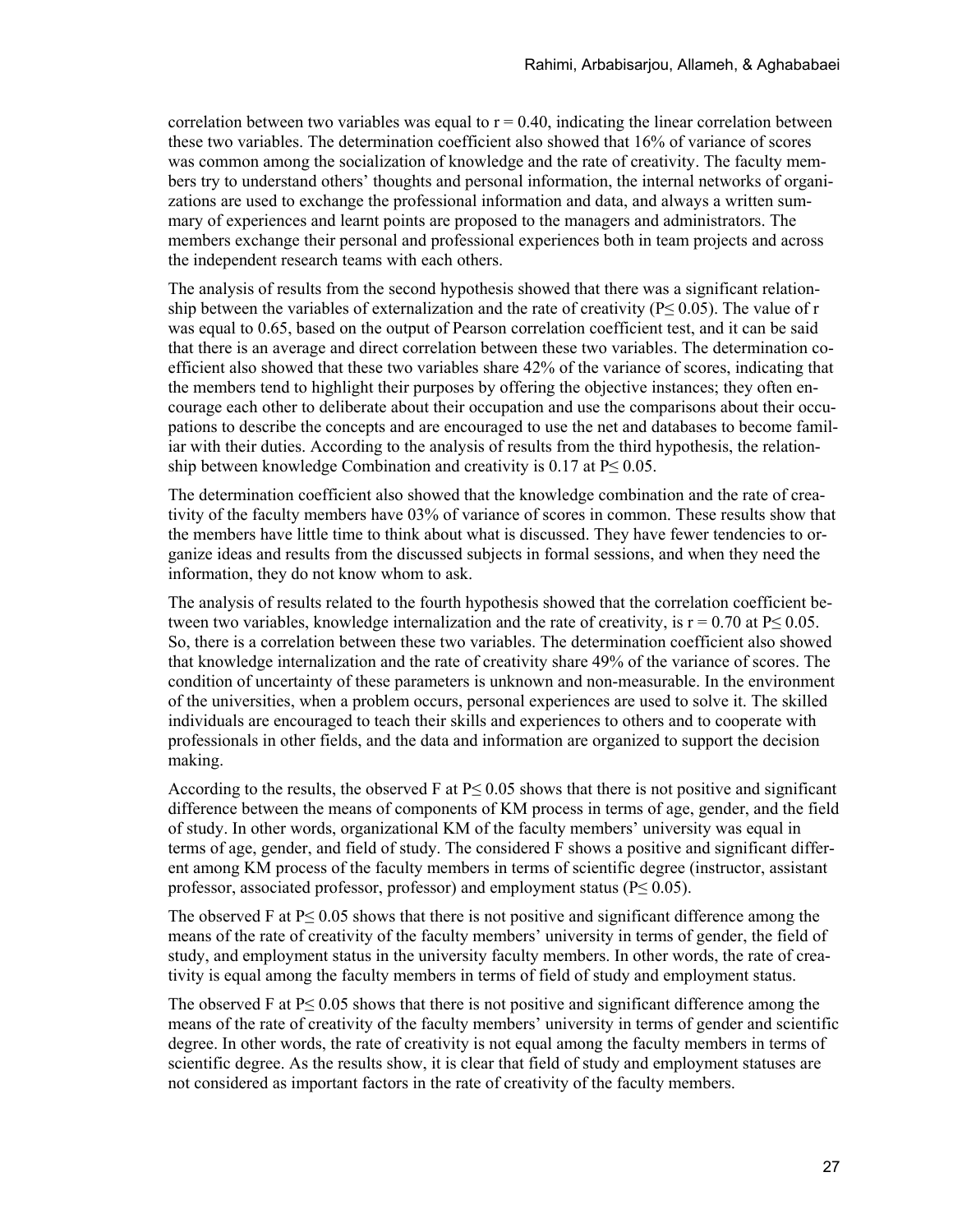KM, as an informed approach to developing, storing, retrieving, and distributing data and experiences, deals with the creativity in the organization. According to Nonaka (1995) directing personal knowledge along the organizational goals necessitates an environment based on sharing knowledge, exchanges, changes, and interaction among the members. Therefore, the success of an organization involves integration of all members. With an overview of the results of this study on the components of KM process and its relation with the rate of creativity of the faculty members' university, we can say that knowledge combination has the highest place in the domain of KM process, which is followed by externalization, socialization, and internalization in descending order considering the high ratio of knowledge combination compared with internalization, the results indicated the high tendency of the faculty members to convert explicit knowledge to explicit knowledge rather than participating in the process of converting explicit knowledge to tacit knowledge. Also the high ratio of Externalization, compared with Internalization and Socialization, indicated that the faculty members tend more often to transform tacit knowledge to an explicit one and to reveal their own ideas, experiences, and information.

#### **Conclusion**

After reviewing the main tools and instruments for managing knowledge, technologically supported or not, this research provides recommendations so that universities could adopt the most appropriate KM strategy in alignment with their creativity. From the literature review, the present paper helps managers to diagnosis its KM implementation and implemented strategy in the organization and provides a summary of the evolution of KM process from different perspectives. The complete application of SECI models to an organization is not acceptable, but possible to apply partially. The KM implementation level is not so high. Also, it may be interesting to analyze organizations in different periods of time in order to observe their advances in KM and the existence of a KM implementation lifecycle. There are many factors, such as organization culture, language, competition, security, and confidentiality of data, influencing the successful application of SECI models. Our findings are based on a study of a single organization and, therefore, they may have limitations in their applicability in other settings. Although this study was challenged by various limitations, it enriches KM literature and sheds light on the importance of KM practices as a motivational factor for the creativity of faculty members. Practically, this study provides a guide for practitioners on how KM practices play a critical role in ensuring a quick and easy adjustment when organization circumstances change unexpectedly. Future research may focus on studying governance mechanisms that are practiced across organizations. Future studies may also focus on governance frameworks of knowledge sharing in the context of teams or groups from multiple organizations. Such research efforts would help promoting learning and, thereby, improving theory and practice of KM.

#### **References**

- Aghaee Fishani, T. (1999). *Creativity and innovation in human and organization.* Tehran: Publication of Termeh.
- Baer, M., & Oldham, G. R. (2006). The curvilinear relation between experienced creative time pressure and creativity. *Journal of Applied Psychology*, *91*(4), 963-970.
- Chapman, R., & Magnusson, M. (2006). Continuous innovation, performance and KM. *Knowledge and Process Management, 13*(3), 129-31.
- Cullen, J. (2001). KM. *Journal of the American Society for Information Science and Technology, 52*(13), 1190 - 1192.
- Davenport, I. H. (1998). *Working knowledge: How organizations manage what they know.* Boston, MA: Harvard Business School Press.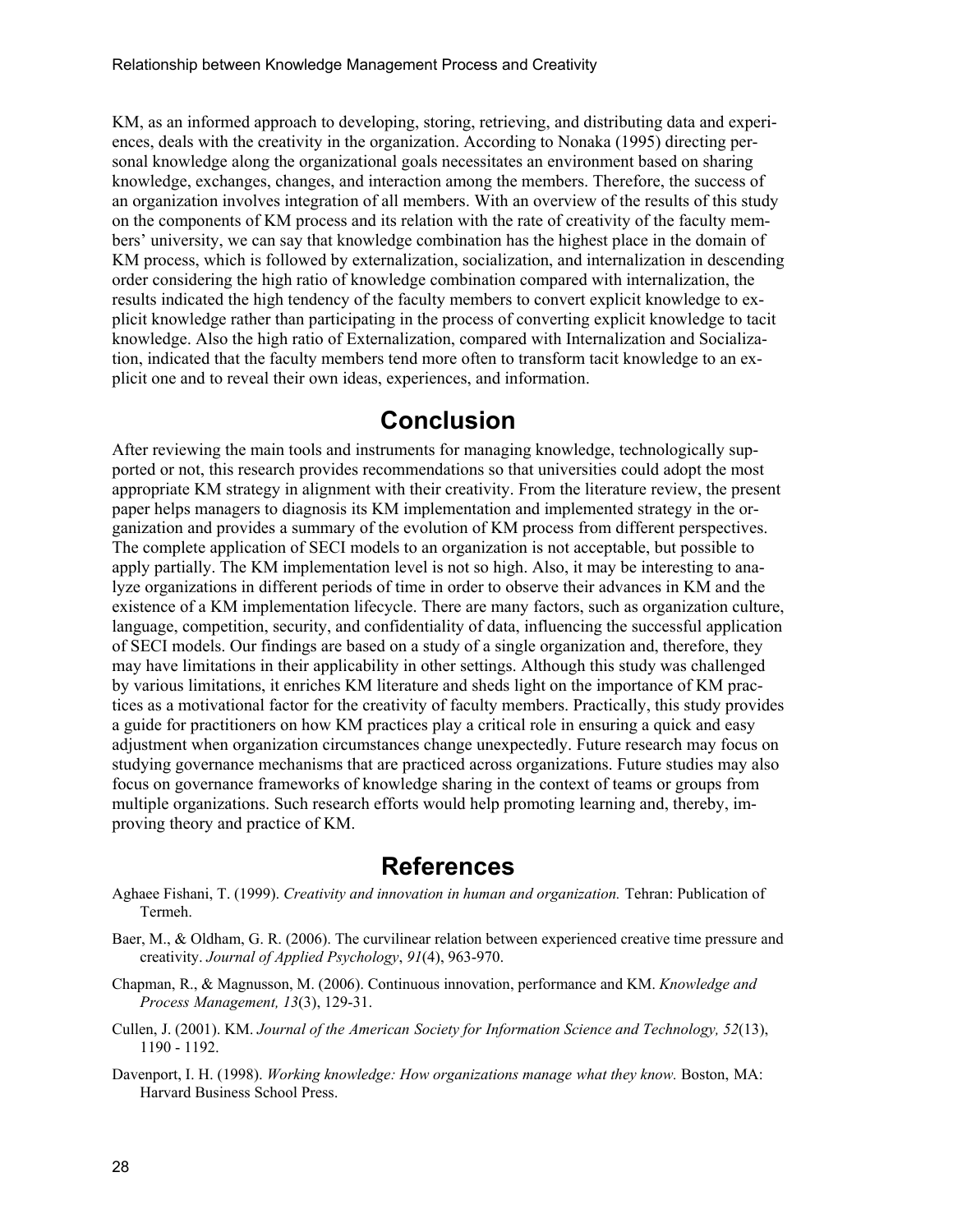- Dellavar, A. (2007). *Research foundation in behavioral sciences.* Tehran: publication of Doran.
- Eder, P., & Sawyer, J. E. (2007). A meta-analytic examination of employee creativity. P*aper presented at the 22nd annual conference, society of industrial and organizational psychology (SIOP),* New York, NY, April.
- Feldman, R. (1990). *Understanding psychology.* Mc Graw Hill.
- Gholy Zadeh, R. (2005). The rate of KM process and organizational culture in University of Mashhad Firdausi. *Journal of Educational and Psychological Studies University of Mashhad*, 4.
- Guilford, J. P. (1989). *Creative talents: Their nature, uses and development*. Buffalo, NY: Bearly Ltd.
- Halawi, L. (2005). *KMS success in knowledge-based organizations: An empirical validation utilizing the Delone and McLean is success model.* NOVA South Eastern University.
- Hall, H. L. (2005). *KM in various periods: Exchanging explicit and tacit knowledge.* University of North Texas.
- Harrison, M. (2006). A meta-analytic investigation of individual creativity and innovation. P*aper presented at the 21s Annual Conference, Society of Industrial and Organizational Psychology (SIOP) Dallas,*  TX, April.
- Kangas, A. (2006). The relationship between organizational culture and innovations in KM. *International Journal of Educational Management, 12*(3), 212-220.
- Kogut, B., & Zander, U. (1992). Knowledge of the firm, combinative capabilities, and the replication of technology. *Organization Science, 3*, 383-397.
- Longbottom, D., & Chourides, P. (2001). KM: a survey of leading UK companies. *Proceedings of the Second MAAQE International Conference Versailles, France*, 113-126.
- Martins, E. C. (2000). *Relationship between organizational culture and creativity*. University of South Africa, Pretoria, MLNF dissertation.
- Nonaka, I. (1995). The concept of 'Ba': Building a foundation for knowledge creation. *California Management Review, 40*(3), 40-54.
- Nonaka, I. (2006). *The knowledge creating company.* London: Oxford University Press.
- Paiva, E. L, & Fensterseifer, J. E. (2002). Focusing information in manufacturing: KM perspective. *Industrial Management & Data Systems, 102*(7), 31-39.
- Pir Khaaefi, A. (1999). *Creativity management and art set of research articles in management and art.*  Center of Studies and Art Research Minster of Islamic Culture*.*
- Ranjit, B. (2004). KM metrics. *Industrial Management & Data Systems, 104*(6), 457, 468.
- Seif Hashemi, F. (2003).*The relationship between philosophical attitude and managers' creativity in high school in Isfahan.* University of Isfahan.
- Senge, P. M. (1995). *The fifth discipline: The art and practice of the learning organization.* London: Century Business.
- Shalley, C. E., Zhou, J., & Oldham, G. R. (2007). The effects of personal and contextual characteristics on creativity. *Journal of Management, 30*(6), 933-958.
- Stacey, R. D. (2000). *The emergence of knowledge in organizations,* emergence, 2, 23-39.
- Ward, T. E. (2006). *Implementing KM to support executive decision making in a joint military Environment.* Capella University.
- Weisberg, R. W. (1986). *Creativity: Genius and other myths*. New York: Freeman.
- Zhao, F., & Bryar, P. (2001). Integrating KM and TQM: A complementary process. P*roceedings of the 6th International Conferences on ISO 9000 and TQM,* UK.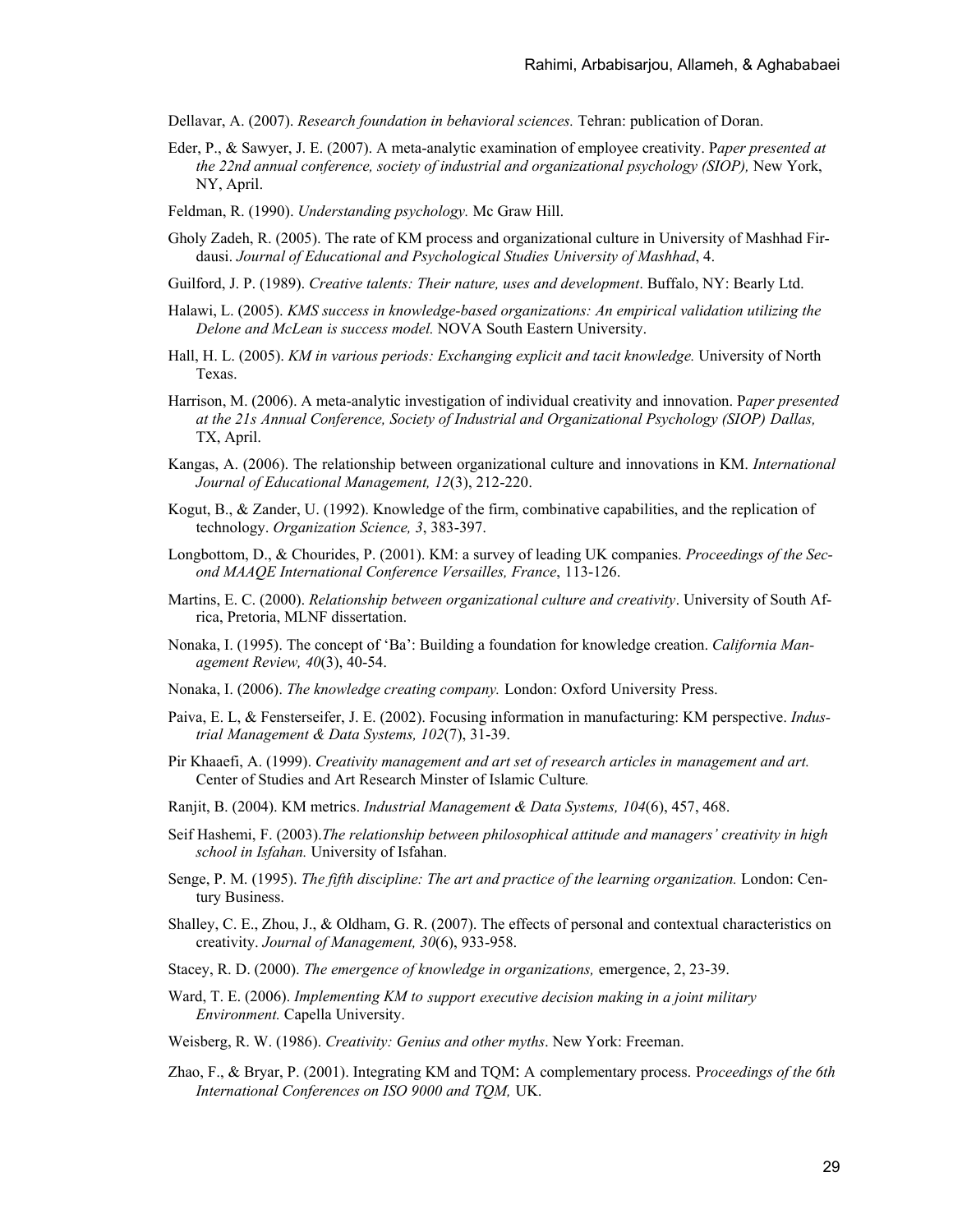# **Appendix**

# *KM process questionnaires*

|                 | items                                                                                                                  | Strongly dis<br>agree | disagree | No idea | agree | Strongly agree |
|-----------------|------------------------------------------------------------------------------------------------------------------------|-----------------------|----------|---------|-------|----------------|
|                 | 1) Staff is motivating to exchange thought and believes about their pro-<br>fession with each other.                   |                       |          |         |       |                |
| externalization | 2) Staff often has trends to clarify for others by objective samples.                                                  |                       |          |         |       |                |
|                 | 3) Staff often has trends to utilize example and simulation for subjective<br>and unclear concept.                     |                       |          |         |       |                |
|                 | 4) Staff offers their perception through technical and expert framework<br>with their staff for further understanding. |                       |          |         |       |                |
|                 | 5) In this organization, staff is encouraging to use network and web for<br>identifying tasks.                         |                       |          |         |       |                |
|                 | 6) Creativity and new thought are valued in this organization.                                                         |                       |          |         |       |                |
|                 | 7) The important and vital rules and standards are identified and stored<br>well.                                      |                       |          |         |       |                |
|                 | 8) Staff use their individual experiences with new concept for more<br>understanding.                                  |                       |          |         |       |                |
|                 | 9) Staff usually compares new concepts with their experience to further<br>understanding.                              |                       |          |         |       |                |
|                 | 10) Staff is encouraged to transfer their professional knowledge to less<br>experienced and new employees              |                       |          |         |       |                |
| combination     | Staff collaborates with other interdisciplinary team through re-<br>11)<br>search team.                                |                       |          |         |       |                |
|                 | 12) It emphasizes on development and entrepreneurship in this organi-<br>zation                                        |                       |          |         |       |                |
|                 | 13) Knowledge exchange with others helps to perform their work better.                                                 |                       |          |         |       |                |
|                 | 14) The information is organized clear and regular to support decision<br>making.                                      |                       |          |         |       |                |
|                 | 15) Staff has trends to share their individual information with others.                                                |                       |          |         |       |                |
|                 | 16) It emphasizes on morale, Collaboration and participation, improve-<br>ment, in this organization.                  |                       |          |         |       |                |
|                 | 17- The obtained results are recorded and documented after formal evi-<br>dences.                                      |                       |          |         |       |                |
| internalization | 18) Staff is communicating with their colleagues if they have a fortune<br>to think about what discussed               |                       |          |         |       |                |
|                 | 19) In this organization, discussed ideas and results organize during<br>formal meeting.                               |                       |          |         |       |                |
|                 | 20) In this organization, the information is clear completely as needed.                                               |                       |          |         |       |                |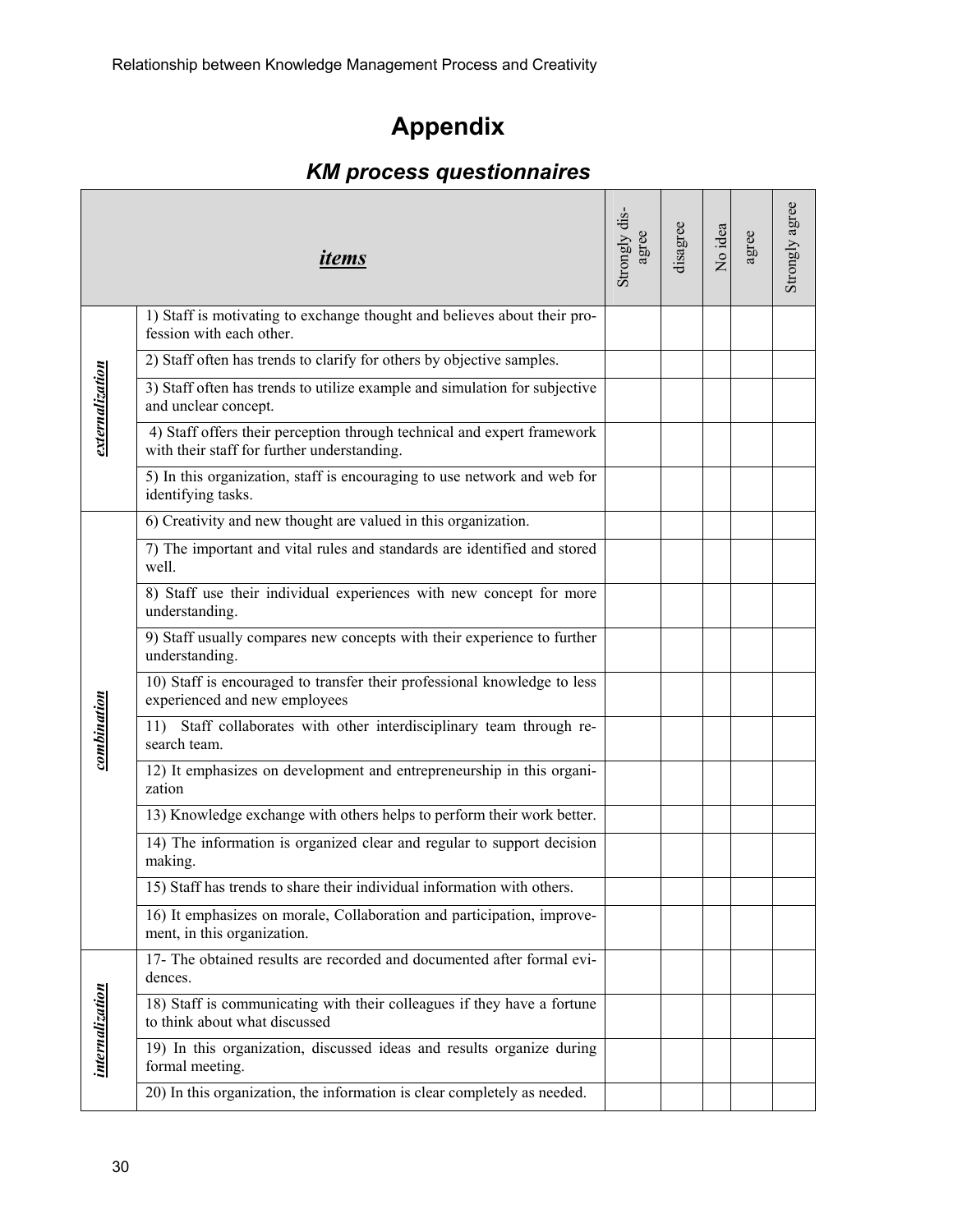|                      | 21) Staff try to be familiar with other experienced on base believes,<br>Information and thought.                       |  |  |  |
|----------------------|-------------------------------------------------------------------------------------------------------------------------|--|--|--|
|                      | 22) Staff have trend to clarify their intents through objective samples.                                                |  |  |  |
|                      | 23) Sharing of individual knowledge related to work, is a component of<br>personnel duties.                             |  |  |  |
| <b>Socialization</b> | 24) In organization, staff exchanges their knowledge through independ-<br>ent research teams.                           |  |  |  |
|                      | 25) Inter-organizational networks were used for information sharing<br>and exchanging appropriately.                    |  |  |  |
|                      | 26) Summary of experience and learned subjects are suggested to re-<br>lated managers in written and integrated method. |  |  |  |

# *Creativity Questionnaire*

| items                                                                          | strongly dis-<br>agree | Disagree | No idea | gree | strongly agree |
|--------------------------------------------------------------------------------|------------------------|----------|---------|------|----------------|
| 1- I often find I get totally immersed in a creative idea.                     |                        |          |         |      |                |
| 2- I am resourceful and can find the materials I need.                         |                        |          |         |      |                |
| 3-I enjoy problem solving.                                                     |                        |          |         |      |                |
| 4-The meaning of a piece of work often evolves as I work<br>on it.             |                        |          |         |      |                |
| 5-I don't reject ideas with initial faults but find ways to<br>make them work. |                        |          |         |      |                |
| 6-I enjoy discovering new things.                                              |                        |          |         |      |                |
| 7-I have a sense of humor about my work.                                       |                        |          |         |      |                |
| 8-I can adapt my previous skills to suit an unfamiliar task.                   |                        |          |         |      |                |
| 9-I don't reject ideas with initial faults but find ways to<br>make them work. |                        |          |         |      |                |
| 10-I can reflect back on my own work.                                          |                        |          |         |      |                |
| 11-I am happy to take a risk on an idea.                                       |                        |          |         |      |                |
| 12-I enjoy working as part of a creative team.                                 |                        |          |         |      |                |
| 13- I don't mind if ideas have more than one interpretation.                   |                        |          |         |      |                |
| 14- I am interested in the aim or purpose of what I am do-<br>ing.             |                        |          |         |      |                |
| 15-I work persistently to complete a project.                                  |                        |          |         |      |                |
| 16- I find the energy and enthusiasm to research my ideas                      |                        |          |         |      |                |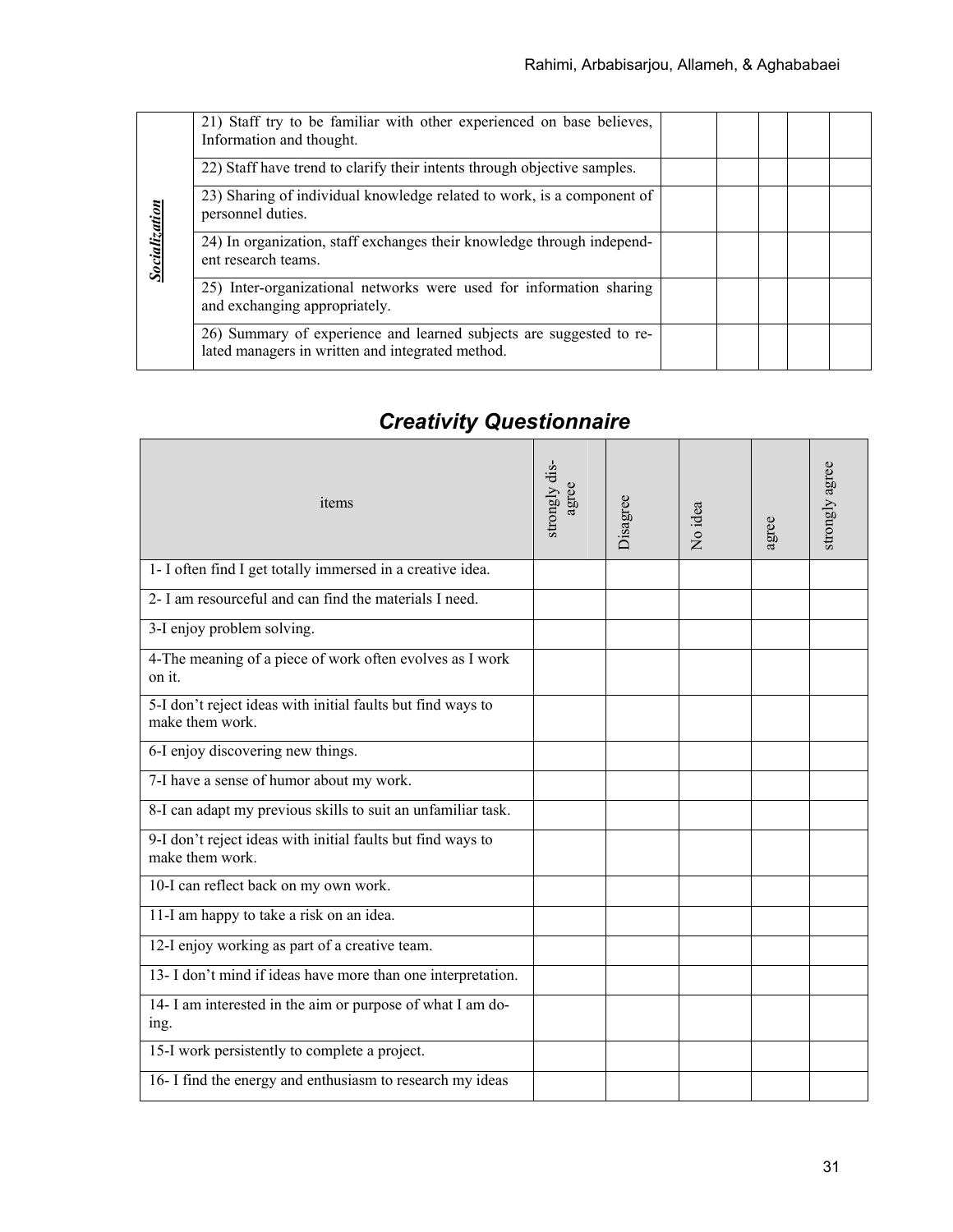| 17-I find it easy to develop a strategy for a project.              |  |  |  |
|---------------------------------------------------------------------|--|--|--|
| 18-I am curious about the unknown                                   |  |  |  |
| 19-Total score for Generating Ideas                                 |  |  |  |
| 20-I like finding connections between things.                       |  |  |  |
| 21-I often have a strong vision for my projects                     |  |  |  |
| 22-My ideas can be odd or original.                                 |  |  |  |
| 23-I prefer to play with ideas rather than leap on the first<br>one |  |  |  |



## **Biographies**

**Mr. Hamid Rahimi** is a full-time PhD Student, School of Educational Sciences & Psychology, University of Isfahan. He teaches Educational Administration, Human Resources Management ( HRM), Organizational Behavior (OB), Organizational Development (OD) and research methodology in Educational Sciences for Bachelor and Master Students. He published a book named" Knowledge management in the Educational organizations" and an article about "Relationship Knowledge management and teaching-research performance" in Persian. **Email:** *[hamid\\_rahimi\\_1982@yahoo.com](mailto:hamid_rahimi_1982@yahoo.com)***,** 



**Mr. Azizollah Arbabisarjou** is a full-time PhD Student, School of Educational Sciences & Psychology, University of Isfahan. He teaches Educational Administration, research methodology in Educational Sciences, Educational psychology, principles of budgeting in education, Human relations in education for Bachelor students He published a book named" Management of Operation Room" in Persian. He is doing his PhD thesis about 360 degree feedback and chairpersons in the universities. **Email:** *[arbabisarjou2007@gmail.com](mailto:arbabisarjou2007@gmail.com)*